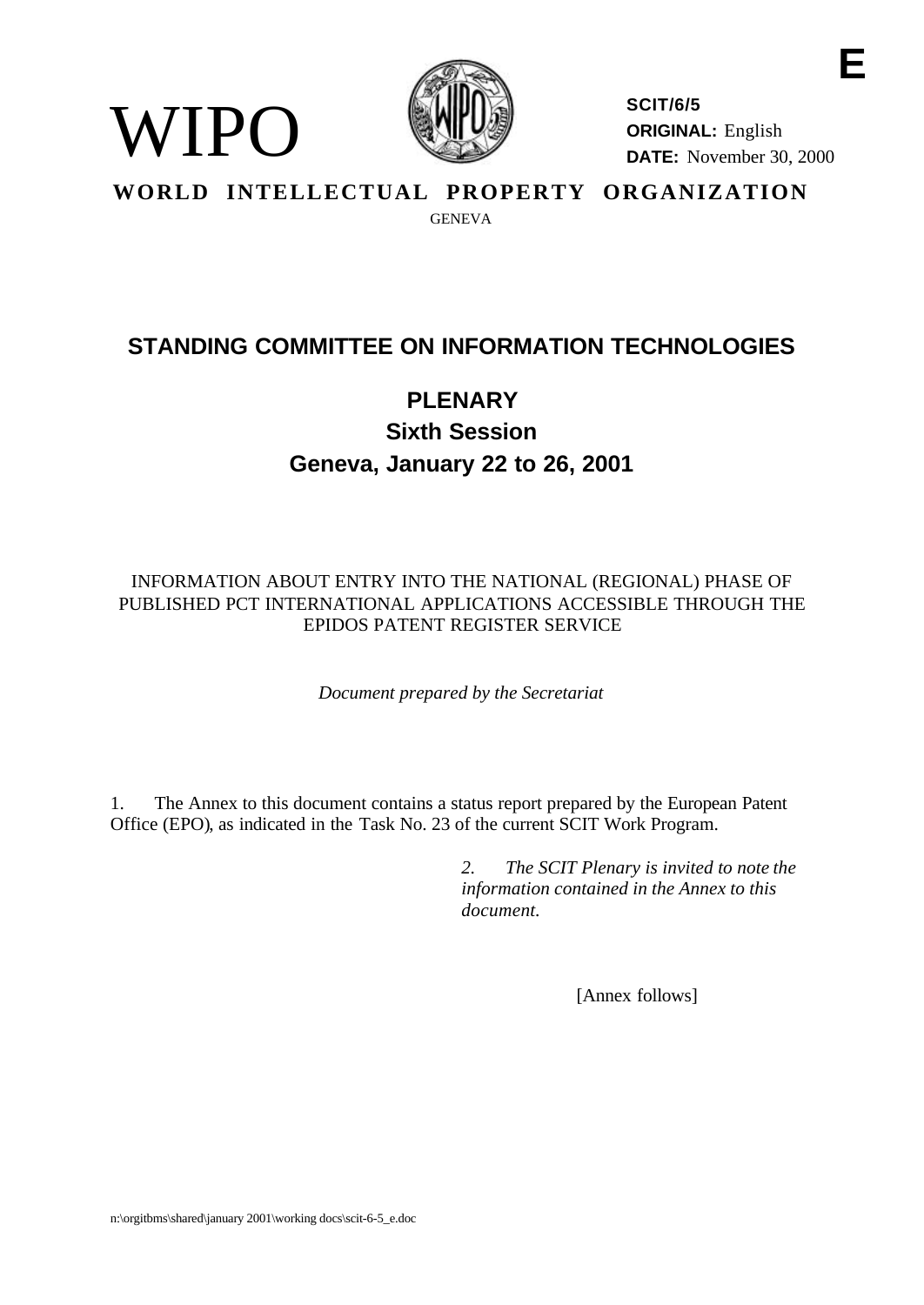SCIT/6/5

ANNEX

World Intellectual Property Organization attn. Mr. Klaus-Peter Wittig Deputy-Director Inter-Office Information Services 34, Chemin de Colombettes 1211 Genève 20 SUISSE

> 29.11.2000 GP/gh\_ 6/00\_INP

#### **Subject: Status report on PCIPI Project P 25**

Dear Mr. Wittig,

According to your request addressed to us, we are sending you enclosed the status report on the project mentioned above.

Yours sincerely,

Dr. Georg Pantoglou **Director** Co-operation Programmes & INPADOC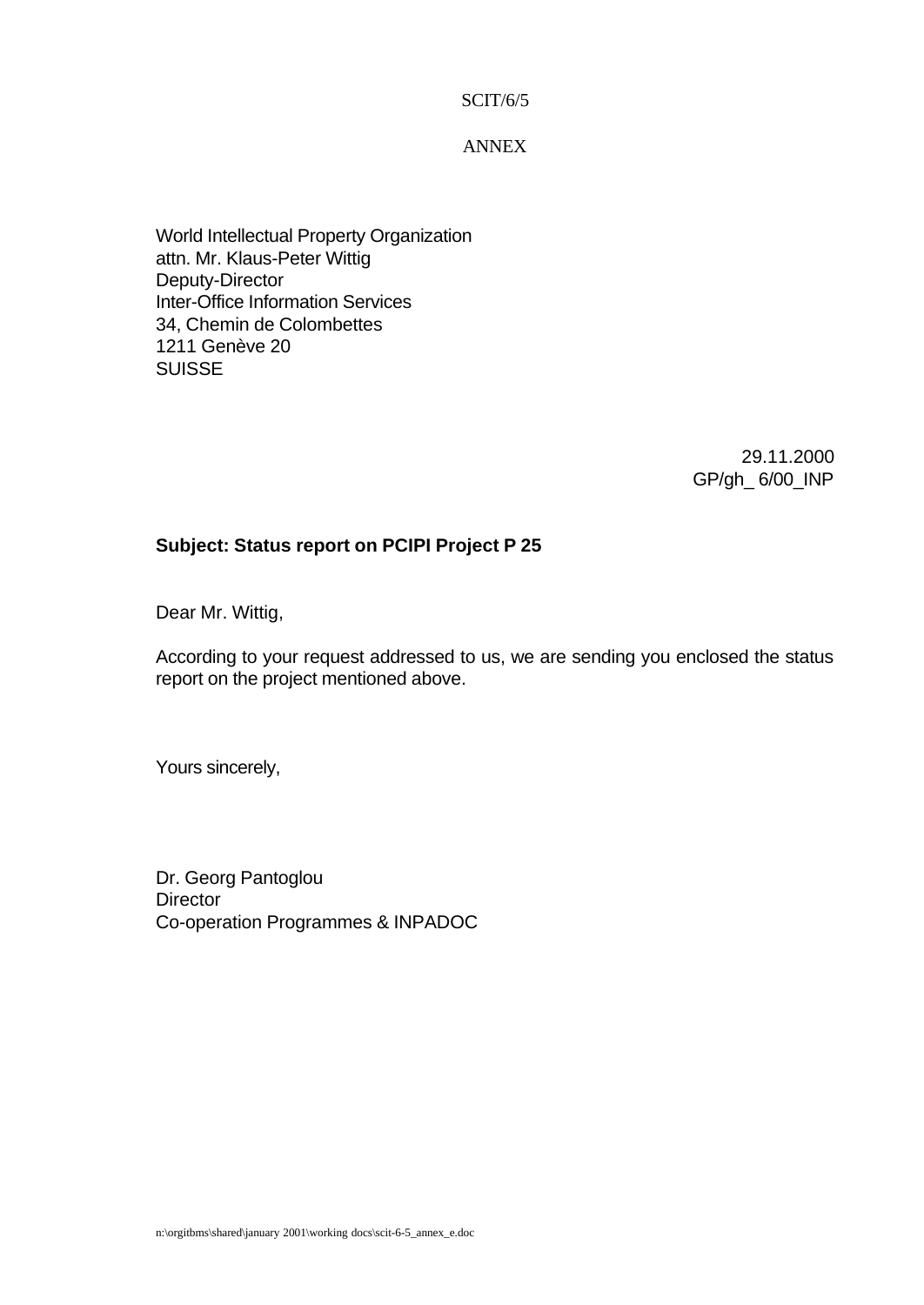#### SCIT/6/5 Annex, page 2

#### **Status report on PCIPI Project P25, "Information about the entry into the national phase of PCT international applications"**

### **1. Background**

Following a survey conducted by WIPO among national intellectual property authorities, the PCIPI Executive Committee during the 17th session held in Geneva in November 1995 agreed on centrally collecting and making available to the public information on whether published PCT applications had entered or had not entered the national phase of the designated countries.

The PCIPI Executive Committee entrusted the EPO sub-office in Vienna (EPIDOS) with the task to agree on bilateral basis with the national offices on the terms and conditions for delivery of this data and to subsequently incorporate it in the existing EPIDOS/INPADOC database.

In September 1996 the EPO sent information letters to those national offices which, according to the replies during the survey, had expressed their readiness to participate in the project. With this letter the national offices were informed about the required components and the preferable data layout.

#### **2. Present status**

As already reported data of entry and non-entry into the national or regional phase were always present for EPO and Germany. Australia legal status data is captured manually from the gazette. This include PCT applications for Australia.

The data delivery and the data input for Austria, Lithuania, Canada, USA and United Kingdom is settled.

The situation relating to a certain number of countries is as follows:

- Austria: Data entering the national phase is regularly (monthly) delivered via Internet and entered into INPADOC-PRS without problems. Last delivery date was November 2000.
- Lithuania: Data entering/non entering the national phase is regularly (monthly) delivered via file transfer and inserted into INPADOC-PRS without problems. Last delivery date was November 2000.